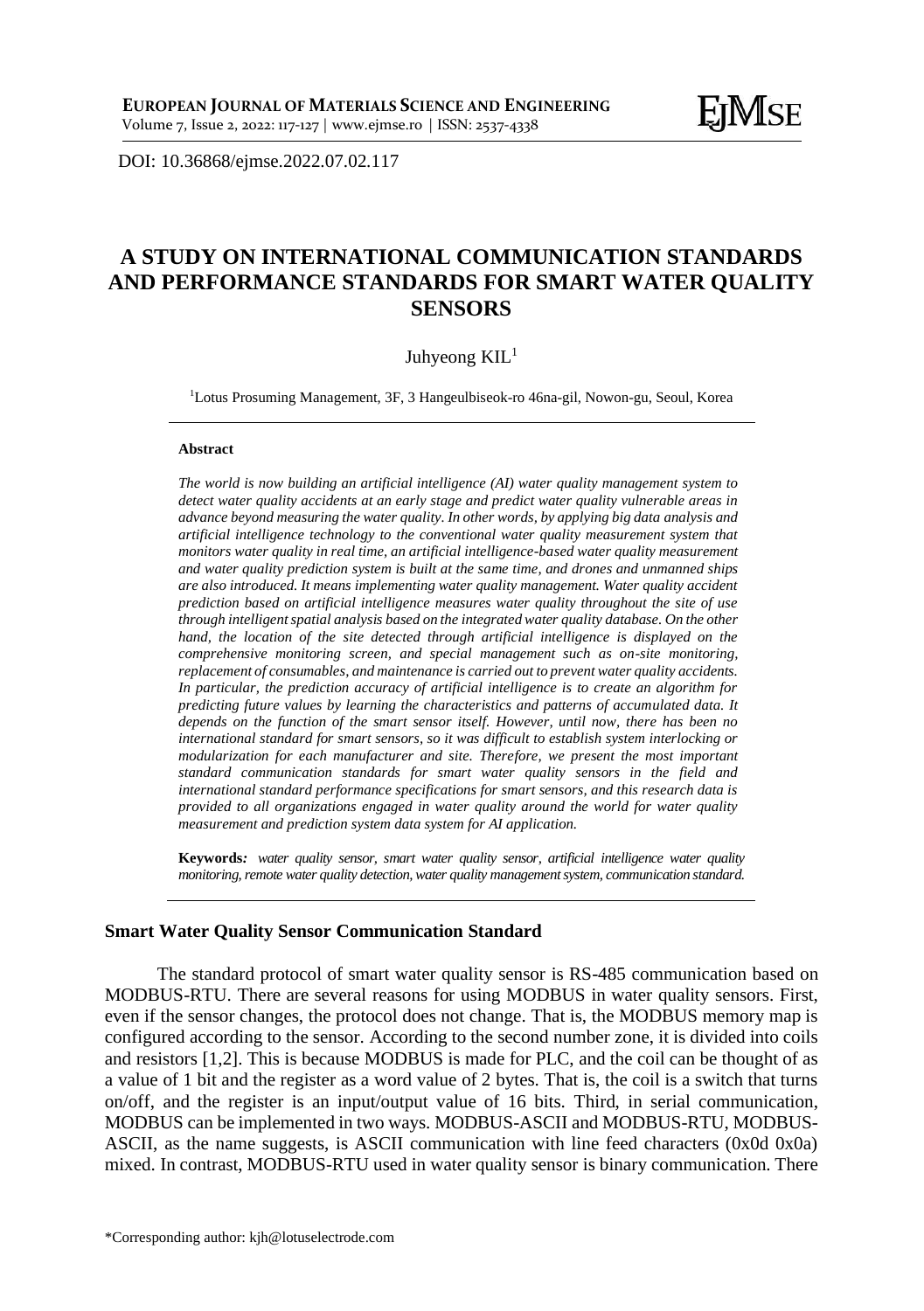is length data in the Modbus protocol, so it has the advantage of simple coding because it only needs to be received that much. Next, let's take a brief look at MODBUS.

## **MODBUS Command Structure**

- Binary Number shown with suffix B. For example: 10001B
- Decimal Number without nay suffix. For example: 256
- Hexadecimal Number—shown with prefix 0x. For example: 0x2A

**EXCII Character or String – shown with quotation marks. For example:**" YL1014010022"

### **Command Structure**

MODBUS defines a simple protocol data unit (PDU), which is transparent to communication layer (Fig. 1).



**Fig. 1.** MODBUS Protocol Data Unit

The mapping of MODBUS protocol on a specific bus or network introduces some additional fields on the Protocol Data Unit. The client that initiates a MODBUS transaction builds the MODBUS PDU, and then adds fields to build the appropriate communication PDU (Fig. 2).



**Fig. 2.** MODBUS Structure for Serial Communication

Note(s):

- Slave address range for smart sensor is 1...247
- Master device sends a "request frame" with a targeted slave address. When slave

device responses, it must put its own address in the "response frame", so that master device knows where the response comes from.

- Function code indicates type of operations
- CRC is the result of redundancy check.

# **MODBUS RTU Transmission Mode**

When devices communicate on a MODBUS using RTU (remote terminal unit) mode, each 8-bit byte message contains two 4-bit hexadecimal characters. The main advantage of the RTU mode is that it has higher character density, which enables better throughput compared to ASCII mode at same baud rate [3,4]. Each RTU message must be transmitted in a continuous string of characters (see Table 1 and Table 2).

*RTU Mode Formatfor Each Byte (11 bits):*

■ Encoding system  $\rightarrow$  8 bits binary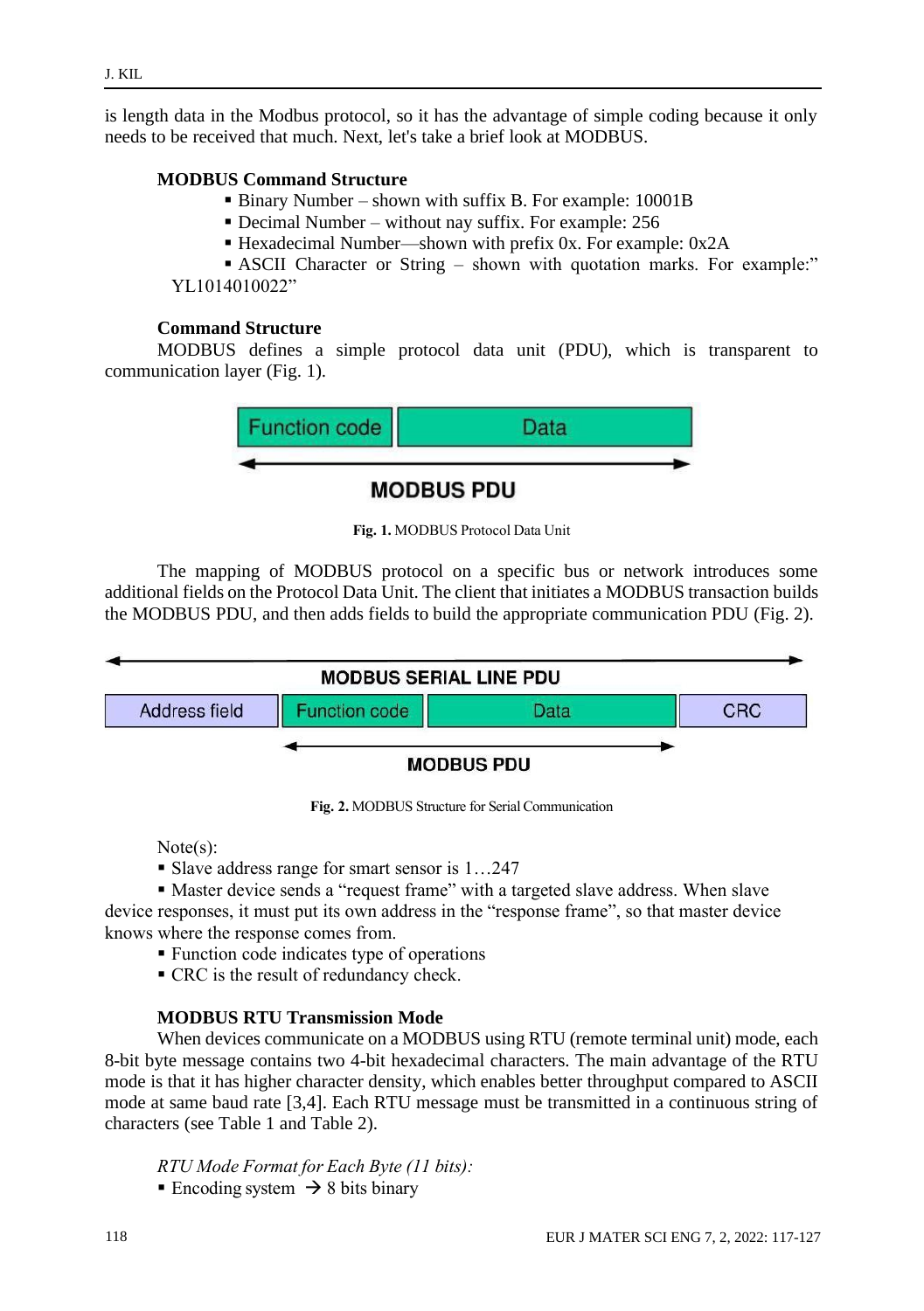|                             | $\rightarrow$ Each 8-bit packet contains 4-bit hexadecimal characters (0-9, A-F) |
|-----------------------------|----------------------------------------------------------------------------------|
| $\blacksquare$ Bit per byte | $\rightarrow$ 1 start bit                                                        |
|                             | $\rightarrow$ 8 data bits, least significant bit                                 |
|                             | $\rightarrow$ first No parity check                                              |
|                             | $\rightarrow$ 2 stop bits                                                        |
| • Baud rate                 | $\rightarrow$ 9600bps                                                            |

### *Serial transmission of characters:*

Every character or byte is sent under this sequence (left to right):

- **Least Significant Bit (LSB)**
- Most Significant Bit(MSB)

**Table 1.** RTU Mode Bit Sequence

|  | $-2.1$ |  |  |  |  |  |  |  |  | nю<br>. .<br>-- |  |
|--|--------|--|--|--|--|--|--|--|--|-----------------|--|
|--|--------|--|--|--|--|--|--|--|--|-----------------|--|

*CRC Field Structure* Redundancy check (CRC16)

**Table 2.** RTU Message Frame Structure Maximum size of MODBUS frame is 256 bytes

| <b>Slave Address</b> | <b>Function Code</b> | Data         | CRC            |          |  |
|----------------------|----------------------|--------------|----------------|----------|--|
|                      |                      | $0252$ bytes | 2 bytes        |          |  |
| 1 byte               | l byte               |              | <b>CRC</b> Low | CRC High |  |

### *MODBUS RTU Message Frame*

In RTU mode, message frames need to be separated by an idle interval of at least 3.5 character lengths. For the rest of this document, this idle interval is called t3.5 (Fig. 3).



#### **Fig. 3.** RTU Message Frame

Entire message frame must be sent as continuous stream of characters. If idle time between two characters is longer than 1.5 characters, the message frame will be considered incomplete, and it will be discarded by the receiving side (Fig. 4).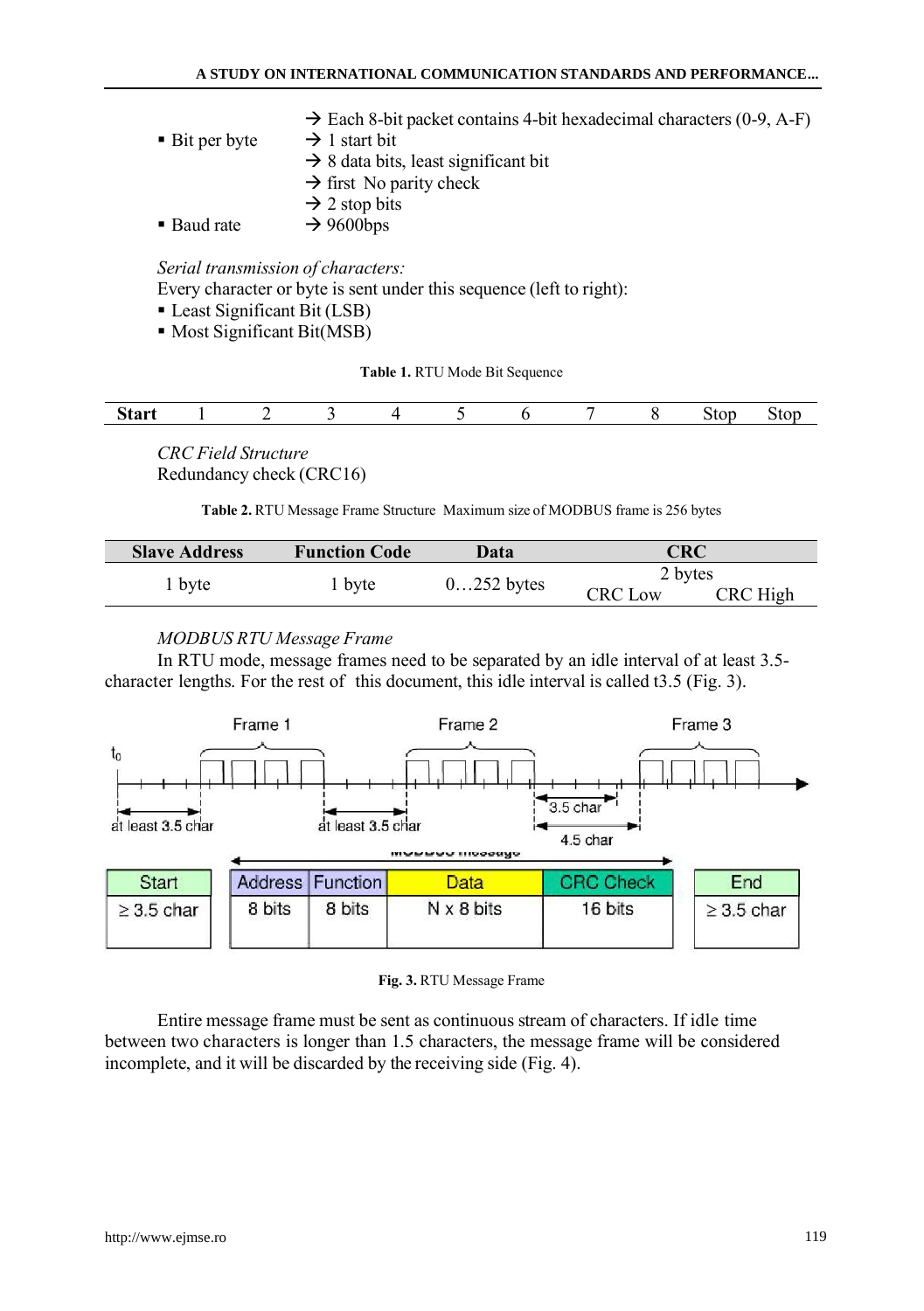

**Fig. 4.** Frame transmission

#### **MODBUS RTU CRC Check**

In RTU mode, the error checking field is based on a cyclical redundant checking (CRC) method. The CRC field checks entire content of MODBUS message, regardless of the existence of parity check bit. CRC16 checking method is utilized. CRC result is a 16-bit value with two 8-bit bytes, low order 8-bit byte first followed by high order 8-bit byte.

### **The protocol of the smart water quality sensor must support the following three commands, and the configuration example is as follows:**

- Read the floating data register  $\rightarrow$  For example, Function code 04
	- Upper computer command format: Address, Function code, starting register address, Read the number of registers N
	- Lower computer normal response: Address, Function code, Data for N registers, CRC
	- Lower computer error response: Address, Function code+80H, Error code, CRC
- Read the internal parameter register  $\rightarrow$  For example, Function code 03
	- Upper computer command format: Address, Function code, starting register address, Read the number of registers N
	- Lower computer normal response: Address, Function code, Data for N registers, **CRC**
	- Lower computer error response: Address, Function code+80H, Error code, CRC
- Modify the internal parameter register  $\rightarrow$  For example, Function code 06
	- Upper computer command format: Address, Function code, the register address to modify, the register data to modify, CRC
	- Lower computer normal response: Address, Function code, Modified register address, Modified register data, CRC
	- Lower computer error response: Address, Function code+80H, Error code, CRC

#### **Register Types**

Register types are largely composed of floating data (reading input register function) and internal parameter register (reading hold register function code, rewriting function code alone).

### **Functions for Each Metric**

The smart water quality sensor must include the following functions according to the measurement items. Since all water quality measurement items cannot be covered in this research data, the most important items have been selected and organized [5,6].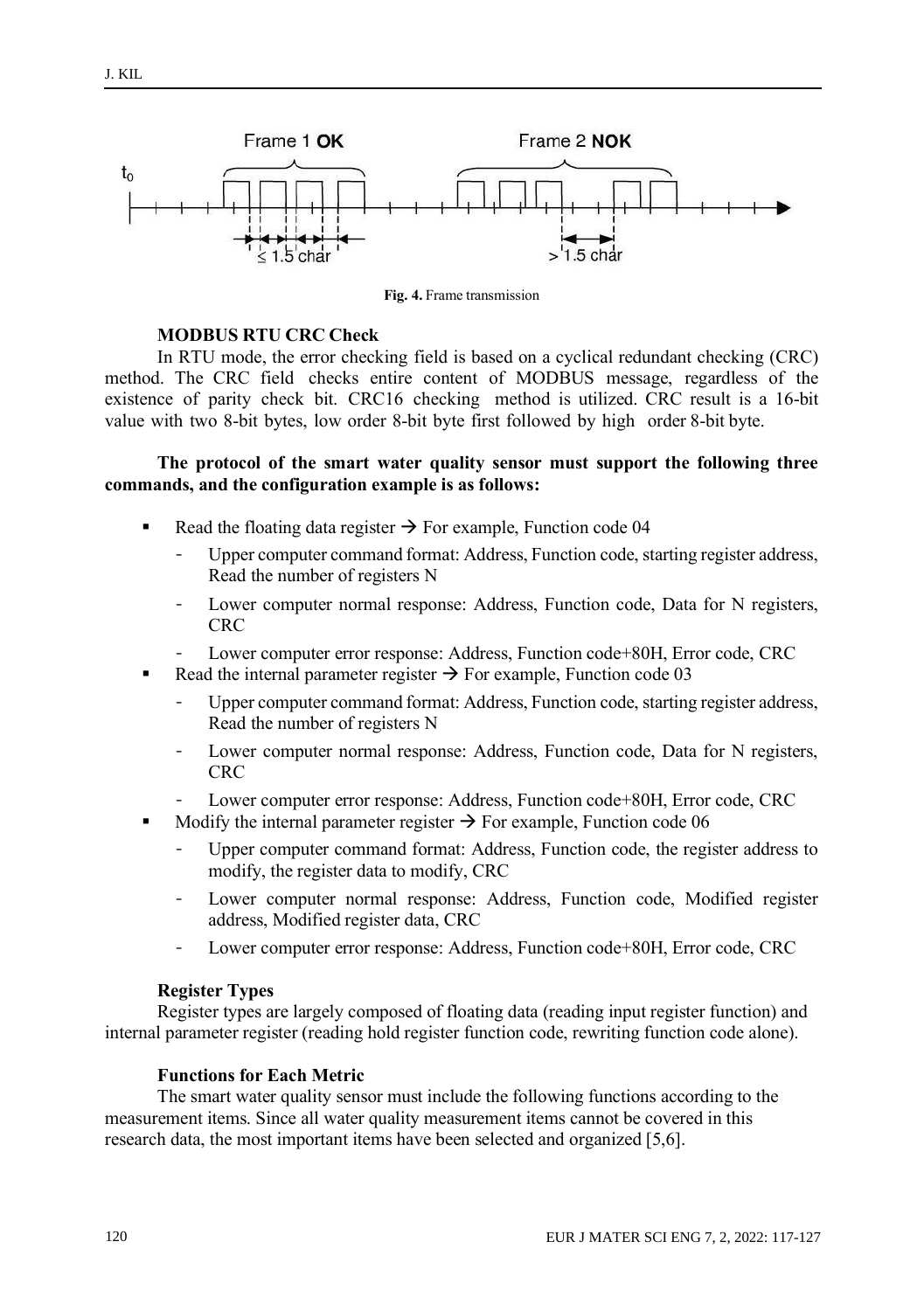*pH / ORP*

The function code basically consists of measurement data (reading input register function) and internal parameter register (reading hold register function code).

*Measured Data*

• Register Address: 0000H~000FH

• Register Name (and range): pH value (0.00 $\sim$ 14.00pH), pH voltage value ( $\pm 1000$ mV), ORP value ( $\pm 1000$ mV), ORP voltage value ( $\pm 1000$ mV), temperature value (-10.0°C $\sim$ 110.0°C), decimal and units should be included.

- High Byte: Decimal digits 2, 0, 1 (for example, 2 is two decimal places)
- Low Byte: Indicates the unit and is pH, mV, ℃.
- Read and Write: R
- Other Functions: 0X7FFF Over / 0X8000 Under *Internal Parameter Register*
- Register Address: 0010H~0043H

• Register name and (range): pH calibration (0: no calibration, 1: already calibrated), pH offset ( $\pm 60$ mV), pH slope (70.0%~130.0%), ORP calibration (0: no calibration, 1: already calibrated), ORP offset (±100mV), ORP slope (70.0%~130.0%), decimal and unit (decimal number 0), local address (1~255), baud rate (0: 1200, 1: 2400, 2: 4800, 3: 9600), temperature compensation type (0: manual, 1: auto), automatic temperature compensation  $(-10.0 °C - 110.0 °C)$ default 0.0°C), manual temperature compensation  $(-10.0 °C \sim 110.0 °C)$  default) 25.0°C), measurement type (0: pH, 1: ORP), sensor type (0: glass electrode, 1: antimony electrode, buffer solution type (0: NIST, 1: USA) must be included.

• High and Low Bytes: 10 times the value for temperature (for example, if you read 250, the actual value is 25.0

• Read and write: R/W

• Remarks: In the case of manual temperature compensation, the next register is the set temperature value / In the case of automatic temperature compensation, the next register is the set offset value.

*EC (conductivity)*

The function code basically consists of measurement data (reading input register function) and internal parameter register (reading hold register function code).

- Measured Data
- Register Address: 0000H~000FH

• Register Name (and range): EC value  $(0 \sim 20.00 \text{uS}, 0 \sim 200.0 \text{uS}, 0 \sim 2000 \text{uS} \sim 20.00 \text{mS})$ , TDS value (0~10.00ppm, 0~100.0ppm, 0~1000ppm, 0~10.00ppt) , 0~100.0ppt), salinity value (no unit, user-defined), temperature value (-10.0℃~110.0℃), decimal number and unit should be included.

- High Byte: Decimal digits 2, 0, 1 (for example, 2 is two decimal places)
- Low Byte: Indicates the unit and is uS, mS, S, ppm, ppt, ℃.
- Read and Write: R
- Other functions: 0X7FFF Over / 0X8000 Under

*Internal Parameter Register*

• Register Address: 0010H~0043H

• Register Name (and range): EC calibration (0: no calibration, 1: already calibrated), EC slope (70.0%~130.0%), local address (1~255), baud rate (0: 1200, 1: 2400, 2: 4800, 3: 9600),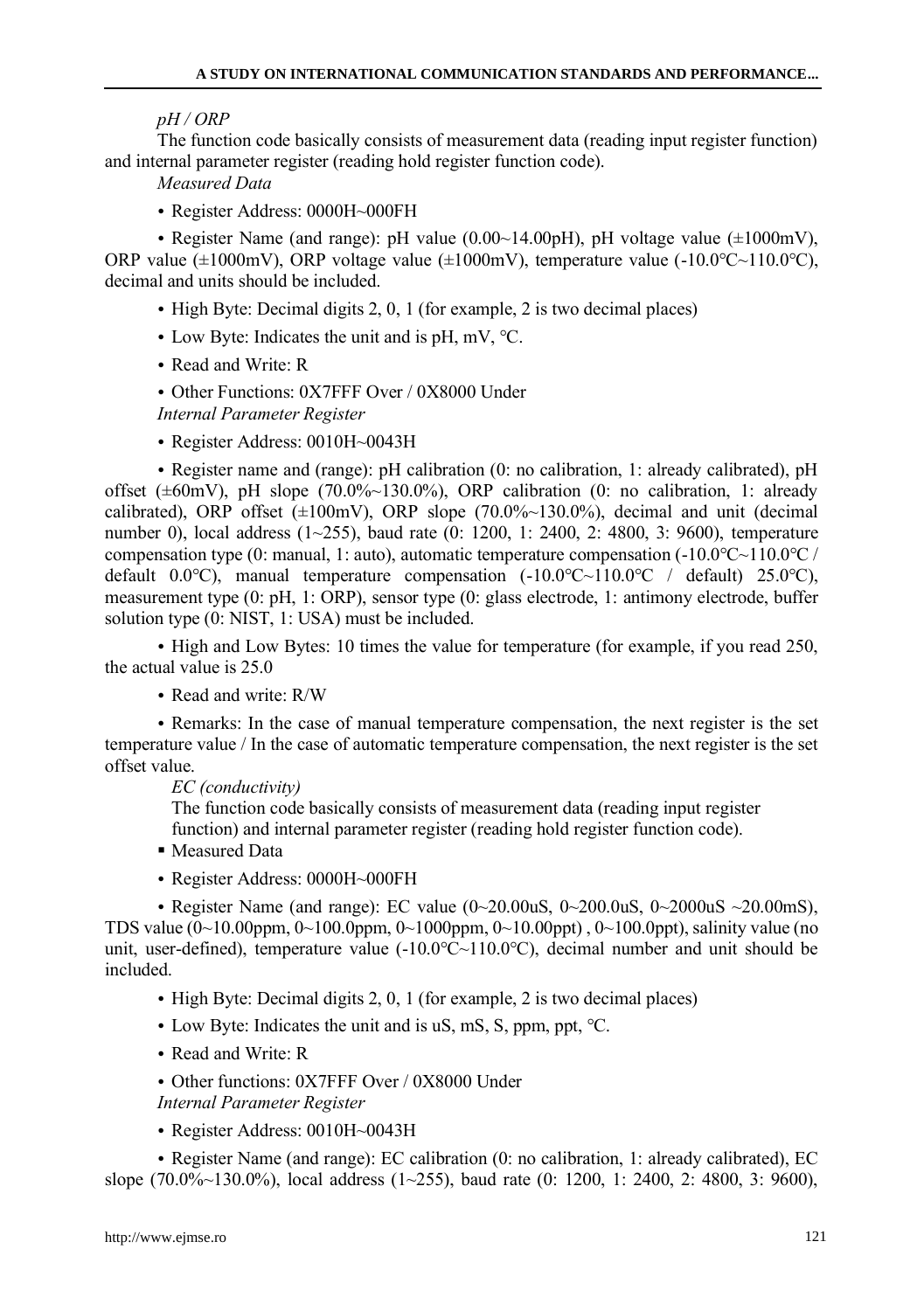temperature compensation type (0: manual, 1: auto), automatic temperature compensation (- 10.0℃~110.0℃ / default 0.0℃), manual temperature compensation (-10.0℃~110.0℃) / Default 25.0℃), cell constant setting (0: 0.01, 1: 0.10, 2: 1.00, 3: 10.0), range (1: Low, 2: Middle, 3: High), reference temperature (15.0℃~35.0℃) / Default 25.0℃), temperature coefficient (0.00%~10.00% / default 2.00%), TDS factor (0.40~1.00 / default 0.50), salinity factor (0.20~0.80 / default 0.60) must be included.

• Upper and lower bytes: reference temperature (10 times, if 250 is read, the actual value is 25.0 $\degree$ C), temperature coefficient (100 times the % value, if 200 is read, the actual value is 2.00%), TDS factor (100 times As a value, if you read 50, the actual value is 0.50), salinity factor (if you read  $60$  with a value of 100, the actual value is  $0.60$ )

• Read and write: R/W

• Remarks: When setting the value, it should be based on Shaping. (For example, to set the temperature to 25°C, you would set it to 250. As another example, to set the salinity to 0.6, you would set it to 60)

### *DO (Dissolved Oxygen)*

The function code basically consists of measurement data (reading input register function) and internal parameter register (reading hold register function code).

- *Measured Data*
- Register Address: 0000H~000FH

• Register Name (and range): DO value (0.00mg/L~20.00mg/L), oxygen saturation  $(0.0\%~200.0\%)$ , DO sensor current value  $(0~1000n)$ , temperature value  $(-10.0\degree C~110.0\degree C)$ , decimal and units should be included.

- High Byte: Decimal digits 2, 0, 1 (for example, 2 is two decimal places)
- Low byte: Indicates the unit and is mg/L, ℃.
- Read and Write: R
- Other functions: 0X7FFF Over / 0X8000 Under
- *Internal Parameter Register*
- Register Address: 0010H~0043H

• Register Name (and range): DO calibration (0: no calibration, 1: already calibrated), DO offset (0~40 user defined), DO slope (70.0%~130.0%), local address (1~255), communication speed (0: 1200, 1: 2400, 2: 4800, 3: 9600), temperature compensation type (0: manual, 1: automatic), automatic temperature compensation (-10.0℃~110.0℃ / default 0.0℃), Manual temperature compensation  $(-10.0 °C \sim 110.0 °C / \text{default } 25.0 °C)$ , sensor type  $(0: 400 nA, 1: 80 nA)$ , atmospheric pressure compensation (600mbar~2000mbar / default 1013mbar), process pressure compensation (600mbar~2000mbar / default 1013mbar) , salinity compensation (0.0ppt~40.0ppt / default 0.0ppt) must be included.

• Upper and lower bytes: For example, if the temperature reads 250 as a tenfold value, the actual value is 25°C. As another example, if you read 200 as a tenfold value for salinity, the actual value is 20.0 ppt.

• Read and write: R/W

• Remarks: When setting the value, it should be based on Shaping. (For example, if you want to set the temperature to 20.0ppt, you must set it to 200.) / In case of manual temperature compensation, the next register is the set temperature value / In the case of automatic temperature compensation, the next register is the set offset value.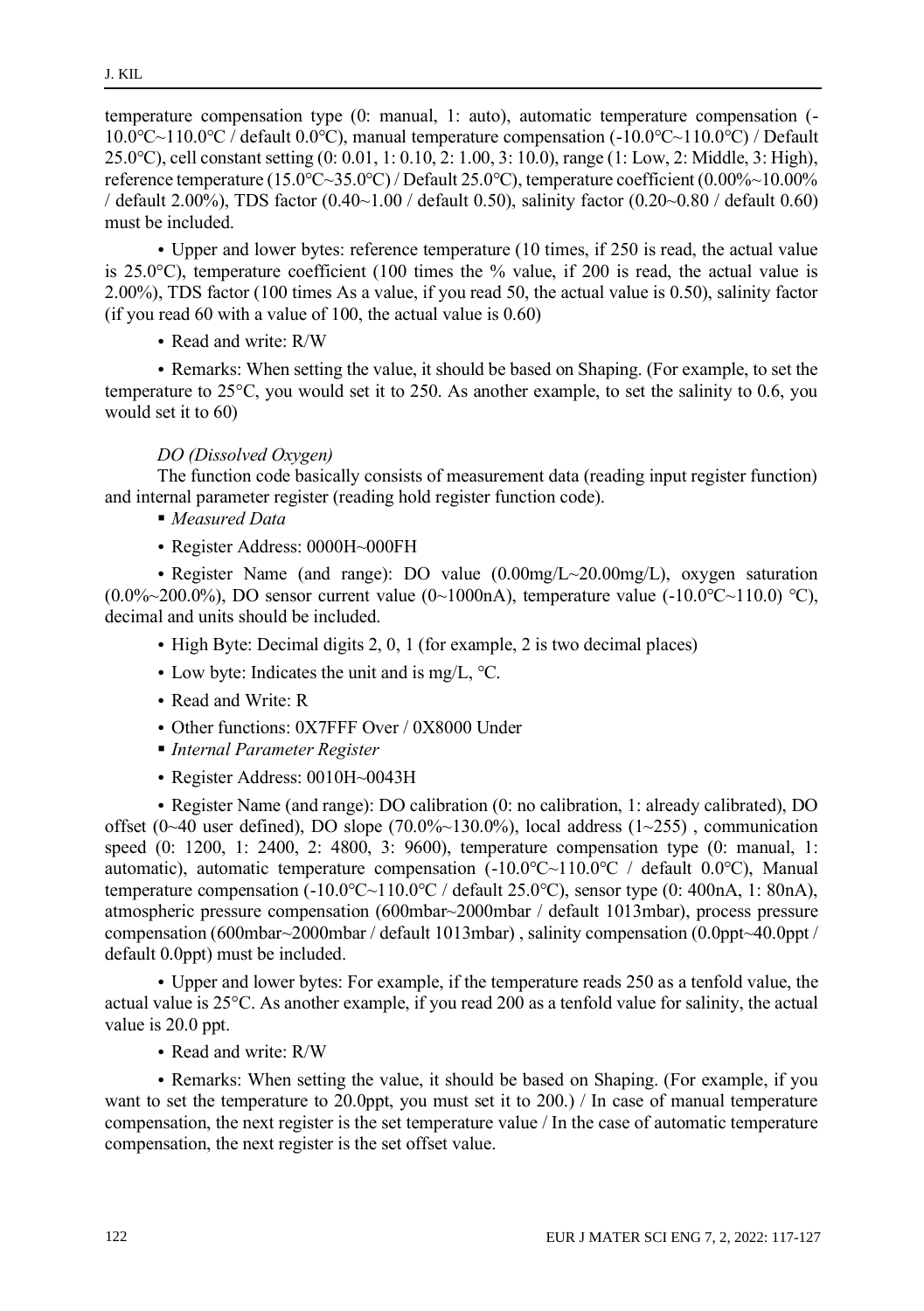### *Residual Chlorine*

The function code basically consists of measurement data (reading input register function) and internal parameter register (reading hold register function code).

- *Measured Data*
- Register Address: 0000H~000FH

• Register Name (and range): FCL value (0.00mg/L~20.00mg/L), HCLO value  $(0.00 \text{mg/L} \sim 20.00 \text{mg/L})$ , FCL voltage value  $(-10 \text{mV} \sim 40 \text{mV})$  Temperature value  $(-10.0)$ ℃~110.0℃), decimal number and unit should be included.

- High Byte: Decimal digits 2, 0, 1 (for example, 2 is two decimal places)
- Low byte: Indicates the unit and is mg/L, ℃.
- Read and Write: R
- Other functions: 0X7FFF Over / 0X8000 Under
- *Internal Parameter Register*
- Register Address: 0010H~0043H

• Register Name (and range): FCL calibration (0: no calibration, 1: already calibrated), FCL offset (16bit Shaping), FCL slope  $(30.0\% \sim 300.0\%)$ , local address  $(1 \sim 255)$ , baud rate  $(0:$ 1200, 1: 2400, 2: 4800, 3: 9600), temperature compensation type (0: manual, 1: automatic), automatic temperature compensation  $(-10.0 °C~110.0 °C /$  default  $0.0 °C$ ), manual temperature compensation (-10.0℃~110.0℃ / default 25.0℃), pH compensation (0: close, 1: open), and pH compensation value (0..00pH~14.00pH) must be included.

• Upper and lower bytes: For example, if the temperature reads 250 as a tenfold value, the actual value is 25°C. As another example, if you read 200 as a tenfold value for salinity, the actual value is 20.0 ppt.

- 16 bit Shaping is 700~1300. But 0 is zero and 1 is slope
- Read and write: R and R/W

• Remark: When setting the value, it should be based on Shaping. (For example, to set a pH compensation of 6.8 pH, you need to set it to 686). / In case of manual temperature compensation, the next register is the set temperature value / In case of automatic temperature compensation, the next register is the set offset value.

### *ISE (Common)*

Here, ISE refers to all ion-selective electrode methods and applies only to smart ISE. The function code basically consists of measurement data (reading input register function) and internal parameter register (reading hold register function code).

- *Measured Data*
- Register Address: 0000H~000FH

• Register Name (and range): Ion value (0.000ppm~19999ppm), ion sensor voltage value (±500mV), temperature value (-10.0℃~110.0℃), decimal number and unit should be included.

- High Byte: Decimal digits 0, 1 (eg 1 is one decimal place)
- Low byte: Indicates the unit and is ppm, ℃.
- Read and Write: R
- Other functions: 0X7FFF Over / 0X8000 Under
- *Internal Parameter Register*
- Register address: 0010H~0043H
- Register Name (and range): Ion calibration (0: no calibration, 1: already calibrated), ion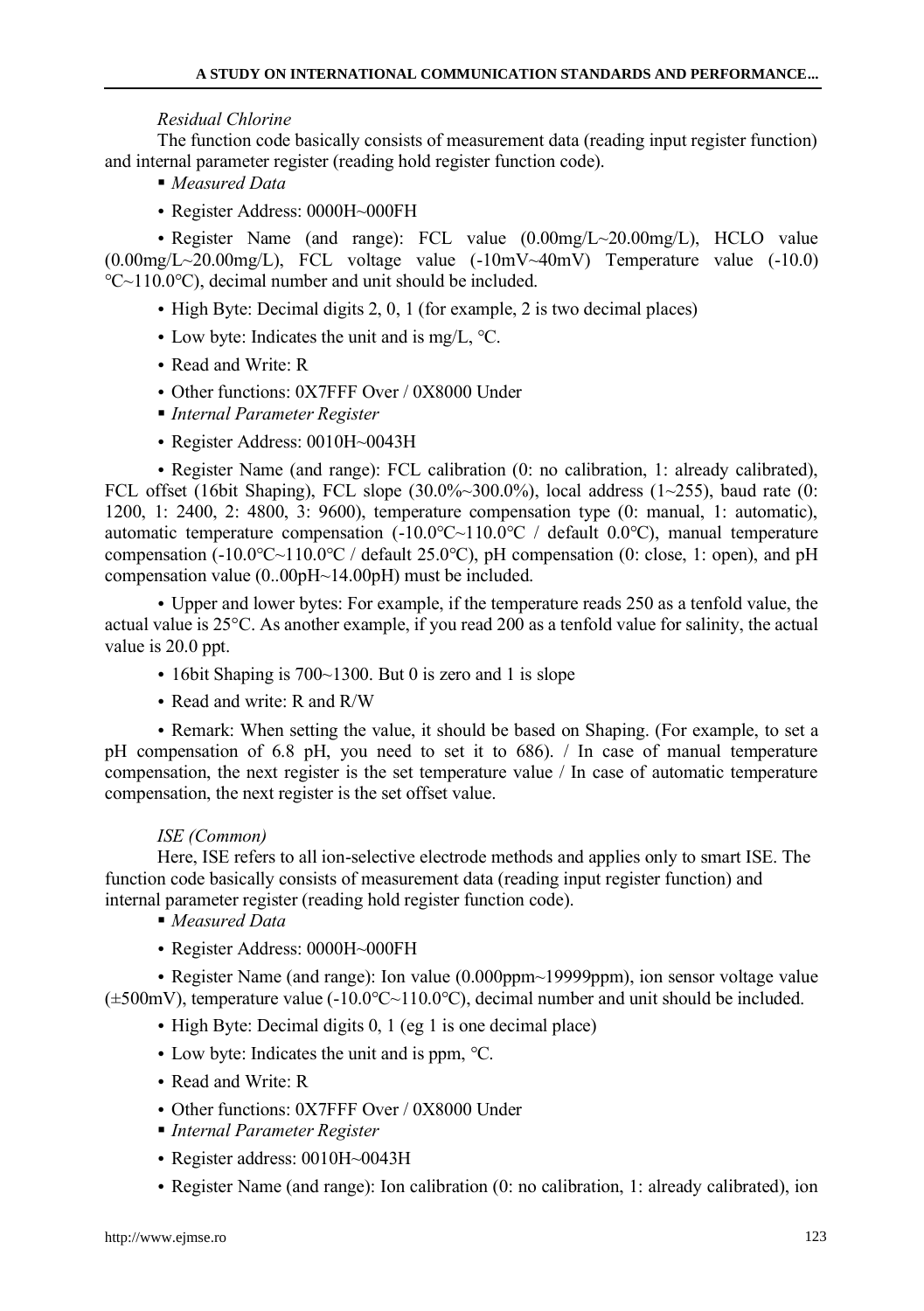slope  $(30.0\% \sim 300.0\%)$ , local address  $(1 \sim 255)$ , baud rate  $(0: 1200, 1: 2400, 2: 4800, 3: 9600)$ , temperature compensation type (0: manual, 1: auto), automatic temperature compensation (- 10.0℃~110.0℃ / default 0.0℃), manual temperature compensation (-10.0℃~110.0℃) / Default 25.0℃), Electrovalence (1: Monovalent ion, 2: Divalent ion) must be included.

• Upper and lower bytes: For example, if the temperature reads 250 as a tenfold value, the actual value is 25°C. 16bit Shaping is 700~1300.

• Read and write: R and R/W

• Remarks: Default unit % is the first decimal place / In case of manual temperature compensation, the next register is the set temperature value / In case of automatic temperature compensation, the next register is the set offset value.

### *Unit of Use*

It should be possible to set and use the data in the unit used for the smart water quality sensor. (Example: 0X0E is mg/L / 0X0A is pH) Based on the water quality measurement items shown in this study, it is as follows.

• mV, nA, uA, mA,  $\Omega$ , k $\Omega$ , M $\Omega$ , uS, mS, S, pH, °C, °F, ug/L, mg/L, g/L, ppb, ppm, ppt, %, mbar, bar, mmHg.

*Register address basic configuration (read measurement data, input register function 04).* 

The address of this measurement data must match the basic configuration so that there is no confusion in using it.

- 0000H: It is the measurement value of the unconditional measurement item.
- 0001H: decimal number and units for measurement

• 0002H: pH and mV value of ORP electrode, TDS value, oxygen saturation, HCLO, ISE voltage value

- 0003H: decimal number and units for 0002H value
- 0004H: ORP relative value, pH value at FCL sensor
- 0005H: decimal number and units for the 0004H value
- 0006H: ORP relative value, pH electrode mV value at FCL sensor
- 0007H: decimal number and units for 0006H value
- 0008H: temperature value
- 0009H: decimal number and units for 0008H values

(In this study, the internal parameter register function code will not be mentioned.)

### **Performance Standard of Smart Water Quality Sensor**

### **What is a smart water quality sensor?**

In general, to perform water quality analysis, sensors and instruments are basically required. The sensor mainly uses an electrochemical formula and measures various water quality items such as temperature, pH, ORP, dissolved oxygen, electrical conductivity, residual chlorine, and various ions in water [7].

However, since the general electrochemical sensor cannot be used alone, it must be used in connection with the measuring instrument. So far, general water quality measuring instruments convert the analog signal input from the sensor into  $4\sim20$  mA,  $1\sim5$ V, which are international unified signals, and output it for communication with other external devices. The difference between the smart water quality sensor and the prior art is that it uses MODBUS-RTU for remote communication, and the biggest feature is that the sensor itself can communicate without a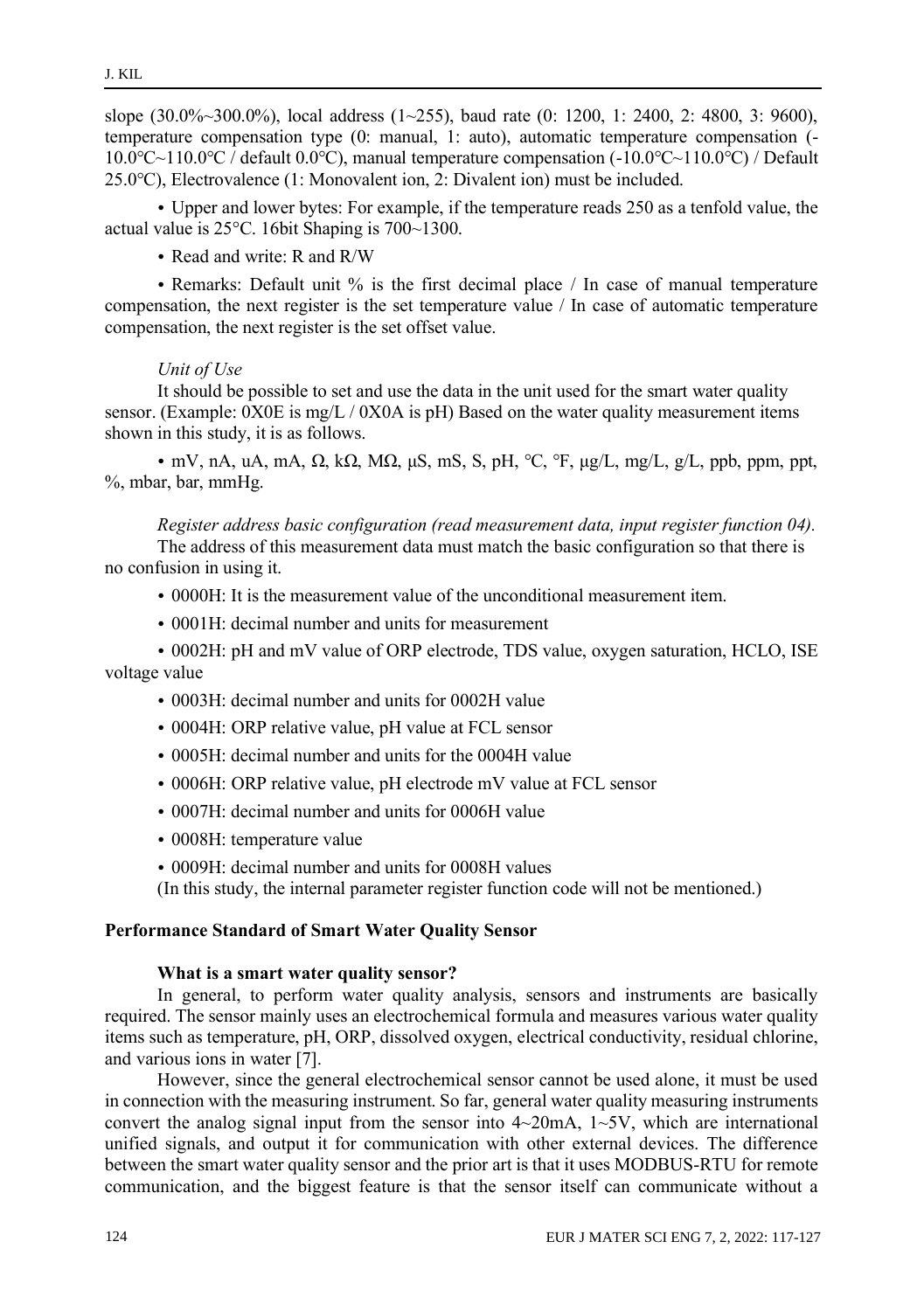measuring instrument. Here, the performance standards of the international standard that the sensor should be equipped with are presented, and for additional performance, the contents of this research standard should be suitable [9-11].

### **Basic specifications of smart sensor**

The signal of a general water quality analysis sensor is an electrical signal. To represent these electrical signals as numerical values and communicate with externally connected devices, the following four conditions must be satisfied in terms of configuration [12].

- Power
- Signal Conversion
- Display
- Output Signal

In addition to the basic sensor function, the smart sensor includes three functions of power, signal conversion, and output signal among the above four basic components that can communicate with external devices, and only the display is customized.

#### *Power*

A constant voltage DC12V (9V~24V must be available) should be used as standard.

#### *Cable Type*

The smart sensor should be able to be composed of a cable fixed type and a detachable type.

▪ Separable type: VP connector is adopted, and the sensor and cable can be separated freely, making it easy to replace during use. Therefore, it may be suitable for cases where replacement is not easy due to frequent replacement or cable burial after installation in the field. In addition, in the case of sampling method or distribution type, only the sensor can be removed and exchanged, so the work efficiency is good.

■ Fixed type: A cable is combined with the smart water quality sensor body. It is used as a submersion type because it is advantageous for waterproofing or dustproofing rather than a separate type.

### *Cable Terminal Block*

There are 4 separate and fixed cable terminals, 2 for 8~24V power supply, and the other 2 for communication. U or I terminals can be used with 4 wires, or 4P waterproof plug-in terminal blocks can be used.

#### *Temperature Compensation*

Temperature compensation should be basic for each measurement item, and NTC10K is used. Temperature compensation measures the temperature of the water, but also has the purpose of automatic temperature compensation.

#### *Thread Specification*

The standard thread of the sensor body is applied, and 3/4"NPT, 1/2"PT, PG13.5 must be used. Whether single-item or multi-channel, it must be manufactured to one of the thread specifications presented. Should be less than 3/4"NPT maximum for non-standard threads.

#### *Sensor Body Material*

The body material of the smart water quality sensor is POM and PPS as standard, and it must be engineering plastic, and glass material like pH and ORP electrodes are possible. However, in the use of body materials except for threads, metal series can only be used for special purposes such as food, fermentation, and ultrapure water processes. This is because it is vulnerable to corrosion or noise.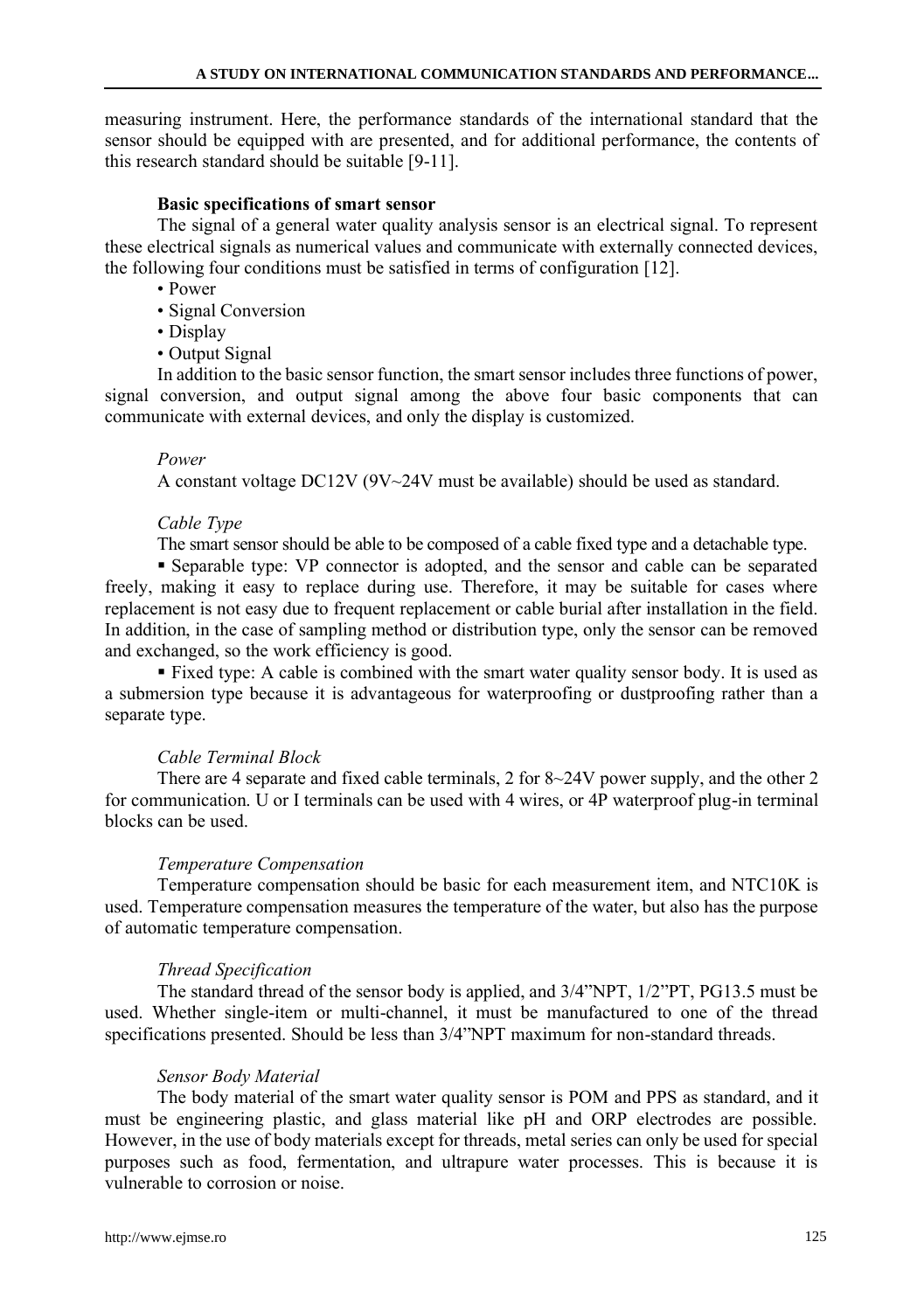### *Sensor Size*

In general, in the case of glass, like pH and ORP, the electrode should be 12mm in diameter and 120mm in length. The maximum diameter of the body depends on the thread of the sensor (3/4"NPT, 1/2"PT, PG13.5) and must be smaller than the thread. The total length of all sensors should be within 230mm excluding the cable part.

#### *Allowable Current*

The smart water quality sensor basically does not require a measuring instrument and is a form of self-communication. Therefore, the allowable current should not exceed the maximum  $of 50mA$ 

#### *How it Works*

All smart water quality sensors must have the same measurement structure and the same operating principle as existing electrochemical sensors. The sensor body should not have a structure in which a separate signal converter (for example, RS485 communication module) is mounted on a general electrochemical water quality sensor but must have an integrated structure in which a communication module and a smart algorithm module are embedded in the upper part of the sensor body. The various standard ways of operation are shown below, one should apply.

• pH: composite glass electrode method / ORP: composite metal electrode method / EC: two-electrode method, four-electrode method, electromagnetic induction method / DO: polarography method, galvanic cell method, optical method / FCL: ion selective electrode method, galvanic cell method, polarography method / ISE: Ion selective electrode method / Turbidity: Optical (90˚ scattered light method-ISO 7027 method) / MLSS and SS: Optical method (transmitted light method and transmitted scattered light method) / Temperature: resistance displacement method

#### **Conclusion**

If we look at the origin of the smart sensor, it is first in the output signal system. To break it down, we must look back from the development of the instrument rather than the sensor. The first generation can be seen as the 1960s when a sensor signal was received and a current or voltage was remotely controlled from a measuring instrument as an output signal, and in fact, it still occupies a significant portion. The second generation can be seen in the 1990s as the point in time when the remote was achieved through RS-232C or RS-485 communication from the instrument. The 3rd generation managed water quality remotely by combining a separate communication module with the water quality sensor in the early 2000s. After various changes, it was necessary to further miniaturize the field. In the 2010s, when the fourth generation was announced, a water quality sensor was combined with a small communication module and marketed, but the algorithm for power and sensor functions was insufficient. Moreover, up to this point, to manufacture a multi-sensor, the size of the sensor increased, making it difficult to install in the field.

Years later, smart sensors were finally completed with the current 5th generation technology. In fact, the 4th generation, 2010s, can be seen as the beginning of the 1st generation. This is because the technology to miniaturize and mount the communication module or printed circuit board inside the smart sensor was also a problem, but above all, the technology to miniaturize the electrode part of each sensor was more difficult and started to be completed in 2010. In any case, the current smart sensor is the most suitable standard that has completely solved all these problems so far, and the communication module and the algorithms for all user functions are built-in within the sensor. All the functions necessary to measure and control water quality are built into the sensor, so users can build UI/UX based on the MODBUS-RTU protocol and